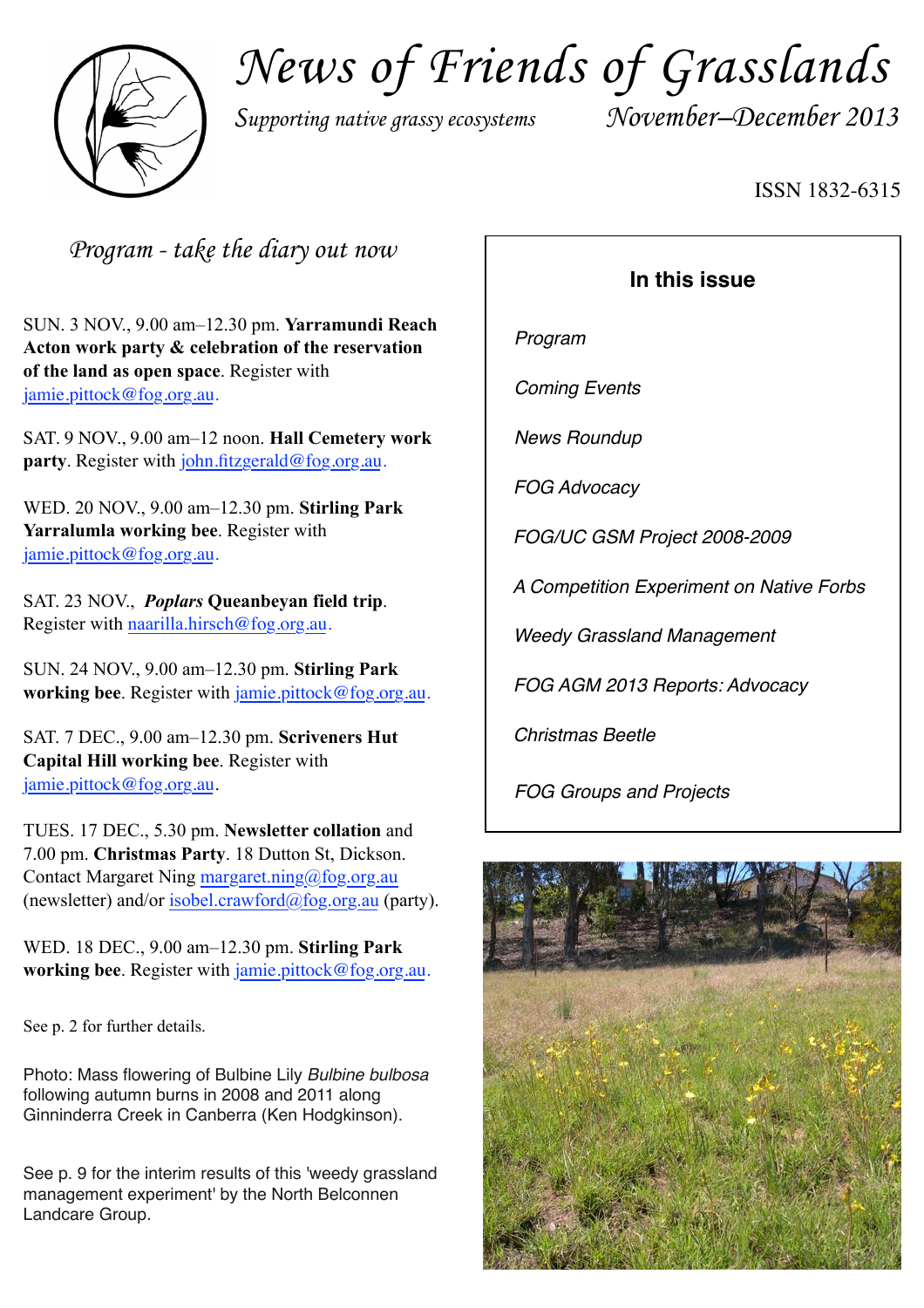### *Coming FOG Events*

*Please register for outings to help FOG organise any catering and to receive additional pertinent information. Car pooling may be arranged.* 

#### **Yarramundi Reach work party and celebration of the reservation of the land as open space**

Sunday 3 November,

9.00 am–12.30 pm.

Help plant forbs, weed, and monitor the managed plots. Dress appropriately for the weather and use eye and sun protection.

Join FOG for morning tea with Andrew Smith, acting Chief Executive of the NCA to celebrate the rezoning of the land from 'national capital purposes' to 'open space', and to mark conservation management progress.

Morning tea and water will be provided. Park at the Aboriginal Cultural Heritage Centre, 245 Lady Denman Drive. We will be based on the lake side of the Centre.

Please register with Jamie Pittock [jamie.pittock@fog.org.au](mailto:jamie.pittock@fog.org.au).

#### **Hall Cemetery work party**

Saturday 9 November,

9.00 am–12.00 noon.

The focus for this second session of summer is to continue the control of regenerating woody weeds and exotic grasses and possibly start to prepare the future garden site near the entry gate.

Herbicide is provided but please bring gloves and your favourite small cutting tool.

Morning tea is provided. Please dress for the weather and the tall dry grass.

Enquiries and registration [john.fitzgerald@fog.org.au.](mailto:john.fitzgerald@fog.org.au)

#### **Stirling Park work parties**

Wednesday 20 and Sunday 24 November, and Wednesday18 December,

#### 9.00 am–12.30 pm.

Bring drinking water, sun and eye protection and sturdy footwear.

Work party locations within Stirling Park may vary, so please contact Jamie Pittock to confirm the meeting place: [jamie.pittock@fog.org.au.](mailto:jamie.pittock@fog.org.au)

#### *Poplars* **Queanbeyan field trip**

Saturday 23 November,

9.30–11.30 am.

Walk through the *Poplars* grassland with our hosts from Queanbeyan Landcare. Meet on the western section of Kinlyside Avenue, Jerrabomberra Heights, adjoining the woodland. If time allows, we shall lunch on the Mt Jerrabomberra walking track.

Register with [naarilla.hirsch](mailto:naarilla.hirsch@fog.org.au)[@fog.org.au](mailto:naarilla.hirsch@fog.org.au).

#### **Scriveners Hut working bee**

Saturday 7 December,

9.00 am–12.30 pm.

Bring drinking water, sun and eye protection and sturdy footwear. A thermos of hot water for morning tea would also be useful.

Please register with Jamie Pittock [jamie.pittock@fog.org.au](mailto:jamie.pittock@fog.org.au).

#### **Newsletter collation and/or Christmas party**

Tuesday 17 December,

5.30–9.30 pm.

#### **18 Dutton St Dickson.**

Come and help despatch the newsletter, a week earlier than normal.

Please contact Margaret if you are planning to help [margaret.ning@fog.org.au](mailto:margaret.ning@fog.org.au) or 'phone 6241 4065 or 0427 788 304.

From 7 pm, please join us to celebrate the end of the year. Bring a plate to share.

Weather permitting, we shall walk around the Dickson wetland, and listen to the frogs, if they are not inhibited by the full moon.

RSVP [isobel.crawford@fog.org.au](mailto:isobel.crawford@fog.org.au).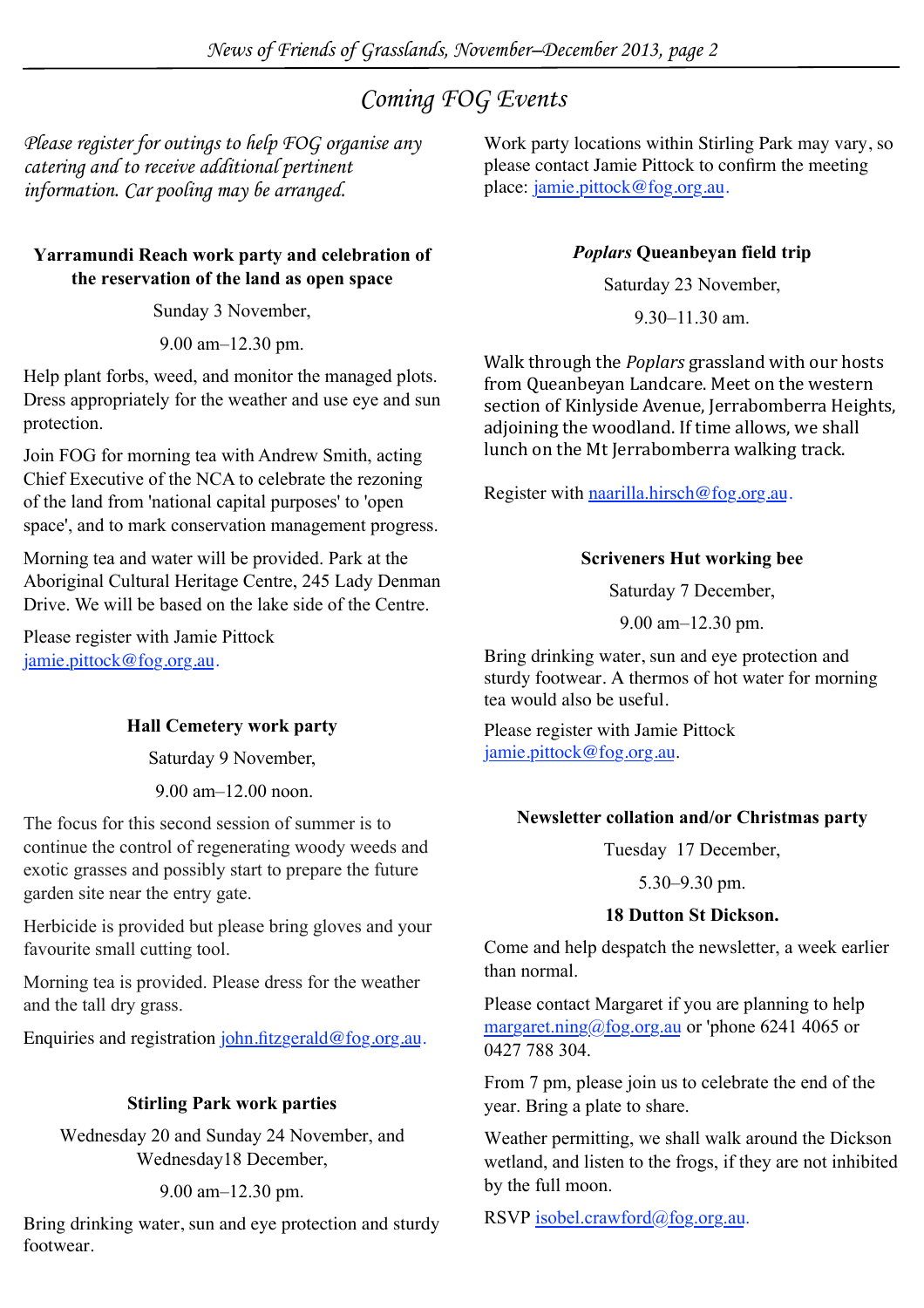*Other Events*

#### **ACT Weed Swap**

Saturday–Sunday 2–3 November

8.30 am–4.45 pm

a joint initiative of the Australian Native Plants Society and the ACT Government

Swap your weeds for free Australian native plants at Canberra Sand & Gravel at the end of Southern Cross Dr, Belconnen, or Corkhill Bros near Mugga Lane Tip.

#### *Potential of Native Grasses***: National Stipa Native Grasslands Conference**

5–8 November 2013

in the Town Hall, Murray Bridge, South Australia, organised by the Stipa Native Grasses Association.

Further information at [stipa.com.au/Events/](http://stipa.com.au/Events/Conferences2013.html) [Conferences2013.html](http://stipa.com.au/Events/Conferences2013.html).

#### **FOG Membership**

#### **To join or renew**

FOG membership entitles you to receive our newsletter and e-Bulletin, to attend FOG's many and diverse activities, and much more.

**The cost is small**: \$20 for individuals and families, \$5 for students/ concessions and \$50 for organisations, due on 1 January each year.

Membership forms are available on our website: [www.fog.org.au.](http://www.fog.org.au/membership.htm)

**For inquiries**, please contact membership@fog.org.au.

#### *News Roundup*

#### **ACT Landcare Quiet Achiever Awards 2013**

#### *Grasscover*

John Fitz Gerald, FOG vice-president, and Ken Hodgkinson, North Belconnen Landcare Group, were co-winners of the above award from the ACT Government, announced 5 September 2013 and presented by ACT Minister for the Environment and Sustainable Development, Simon Corbell. This award is for 'a group or individual who has shown consistent contribution in volunteer work for the environment. This award is designed to recognise long term dedication and commitment to the environment'.

John was awarded for his tireless work with several environmental groups. He commented that it was good that the awards drew attention to landcare issues in Canberra.

Ken was awarded for his experiment into some of the management techniques that might be used to improve the quality of weedy grasslands (p. 9).

Sarah Sharp was pleased that the awards recognised the many individuals and groups who are working on grassland and grassy woodland conservation. Angela Calliess from Greening Australia won the Landcare Facilitator/Coordinator Award. Caroline Wenger, who convenes the Umbagong Landcare Group, won the Individual Landcarer Award, and Jenny Horsfield who convenes the Minders of Tuggeranong Homestead was highly commended in the same section. The Hughes Garran Woodlands Group and the Friends of Aranda Bushland were winner and highly commended respectively in the Qantas Landcare Innovative Community Group Award. The Lanyon Cluster of Schools' Giving to the Environment Project won the Junior Landcare Team Award, and the North Belconnen Junior Landcare Group, led by Lenore Hodgkinson, was highly commended in the same section.

For more information go to [landcareonline.com.au/?](http://www.landcareonline.com.au/?page_id=12157) [page\\_id=12157](http://www.landcareonline.com.au/?page_id=12157).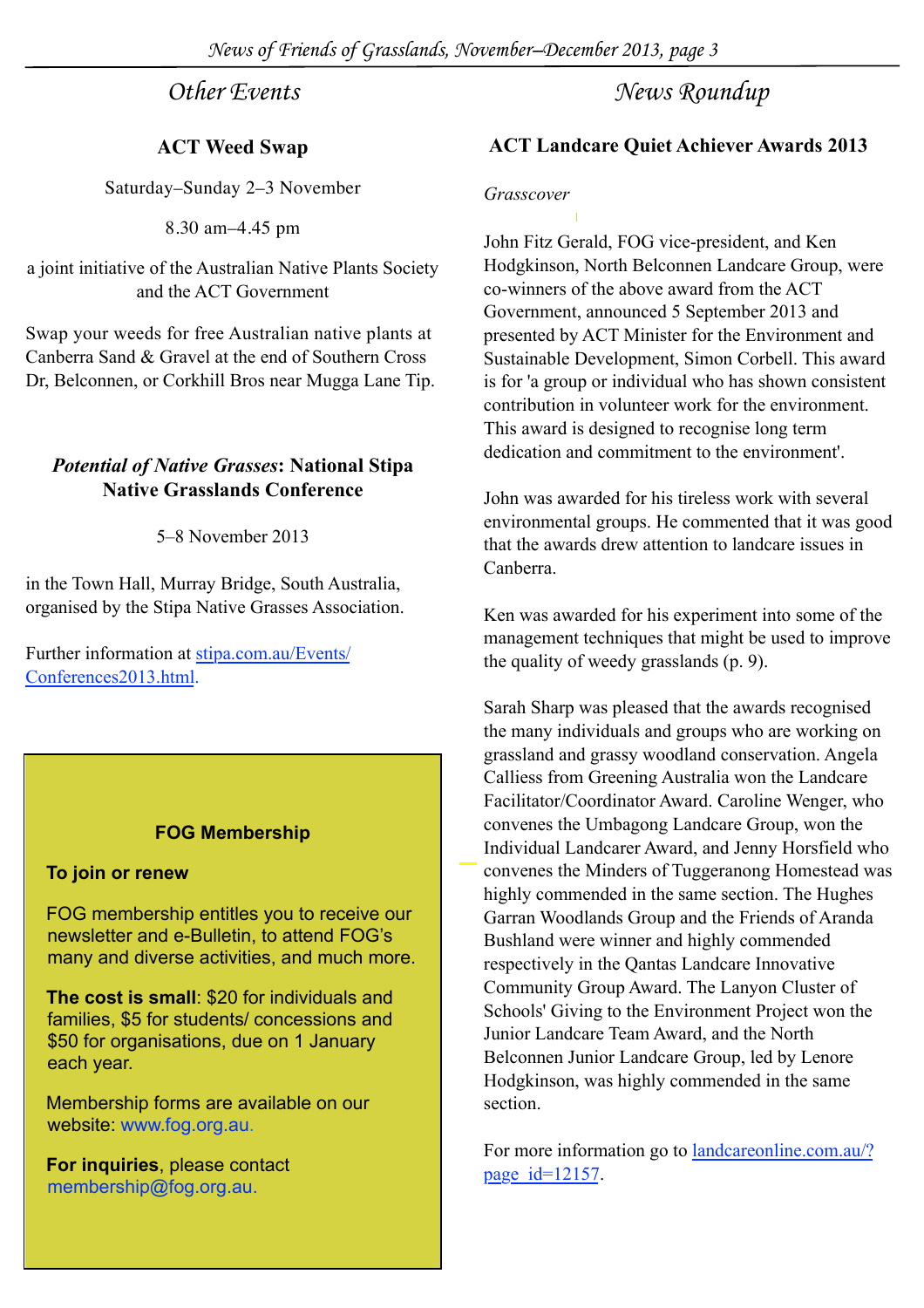### *News Roundup (con.)*

#### **Hall Cemetery working bee**

#### *Janet Russell*

On 21 September, the band of five volunteers enjoyed a delightful display of wild flowers such as Early Nancy *Wurmbea dioica* ssp. *dioica*, and Billy Buttons *Craspedia variabilis* sprinkled through the grass. The team were very impressed with the crop of Blue Devils *Eryngium ovinum* that have appeared as well as the Australian Buttercups *Ranunculus lappaceus* and Bulbine Lilies *Bulbine bulbosa* in the woodland. They put some branch borders around them and other patches of good native vegetation. This will make it easier to maintain the quality of these areas once they have died down again, keeping them looking good, and, indeed, improving or enlarging them.

 At our autumn working bee we had discovered a few Australian Indigo *Indigofera australis* on the fence on the northern side of the woodland. They had been overlooked on all of our previous working bees possibly because they are woody and unprepossessing. They have been transformed by their flowering.

We used the whipper-snipper to reduce the weed growth round the planted Australian Blackthorn *Bursaria spinosa* ssp*. lasiophylla* and to reduce excessive growth of exotic grasses around the garden gate. The previous work done, as well as the spraying, is paying off as the regeneration of the Weeping Grass *Microlaena stipoides* var*. stipoides* is magnificent. Outside the woodland fence there was significant St John's Wort *Hypericum perforatum* which had not been tackled before. It took 10 L of Brushoff spray to deal with it. Where it had been sprayed before, inside the fence, only 10 plants were found. This encouraged us to believe that we would be able to keep it under control. Extensive spraying has been done of the exotic Ribwort *Plantago lanceolata*, and there is at least one small patch of the native Variable Plantain *Plantago varia*, on the north side. We haven't seen it recently, but in 2005 Sarah Sharp recorded it and Narrow Plantain *P. gaudichaudii* in the woodland.

Many fewer woody weeds such as Sweet Briar *Rosa rubiginosa* and Hawthorn *Crataegus monogyna* ssp*. monogyna* were regenerating. The briars outside the

fence along the road were more substantial and were cut and dabbed. In the process, a bag of rubbish was collected. This is an ongoing problem, because if rubbish is not removed regularly, the site looks unmanaged and this encourages more dumping.

Milk Thistle *Sonchus asper* and Spear Thistle *Cirsium vulgare* are being kept under control. Cleavers *Galium aparine* have proliferated and there was discussion of how this and the Fumitory *Fumaria* spp., should be tackled. Bridal Creeper *Asparagus asparagoides* was recorded last autumn and sprayed. There was no sign of it this spring. The *Vicia* sp. is still very apparent.

One female kangaroo had a joey less than 30 cm high. It was adventurous enough to cross the road and survived. The birds were prolific including a chorus of Noisy Miners. Three Kestrels did some magnificent springtime acrobatics and an Echidna was happened upon by two of the workers.

A working bee is a collegiate, social activity where you can make a difference. If you would like to join us at our next working bee on 9 November, please contact John Fitz Gerald at [john.fitzgerald@fog.org.au](mailto:john.fitzgerald@fog.org.au)

Photo: Bridal Creeper has not yet been collected and formally recorded in the ACT. If you find it, please collect herbarium material before spraying (Forest & Kim Starr [commons.wikimedia.org/wiki/](http://commons.wikimedia.org/wiki/File:Starr_031114-0006_Asparagus_asparagoides.jpg) [File:Starr\\_031114-0006\\_Asparagus\\_asparagoides.jpg\)](http://commons.wikimedia.org/wiki/File:Starr_031114-0006_Asparagus_asparagoides.jpg)

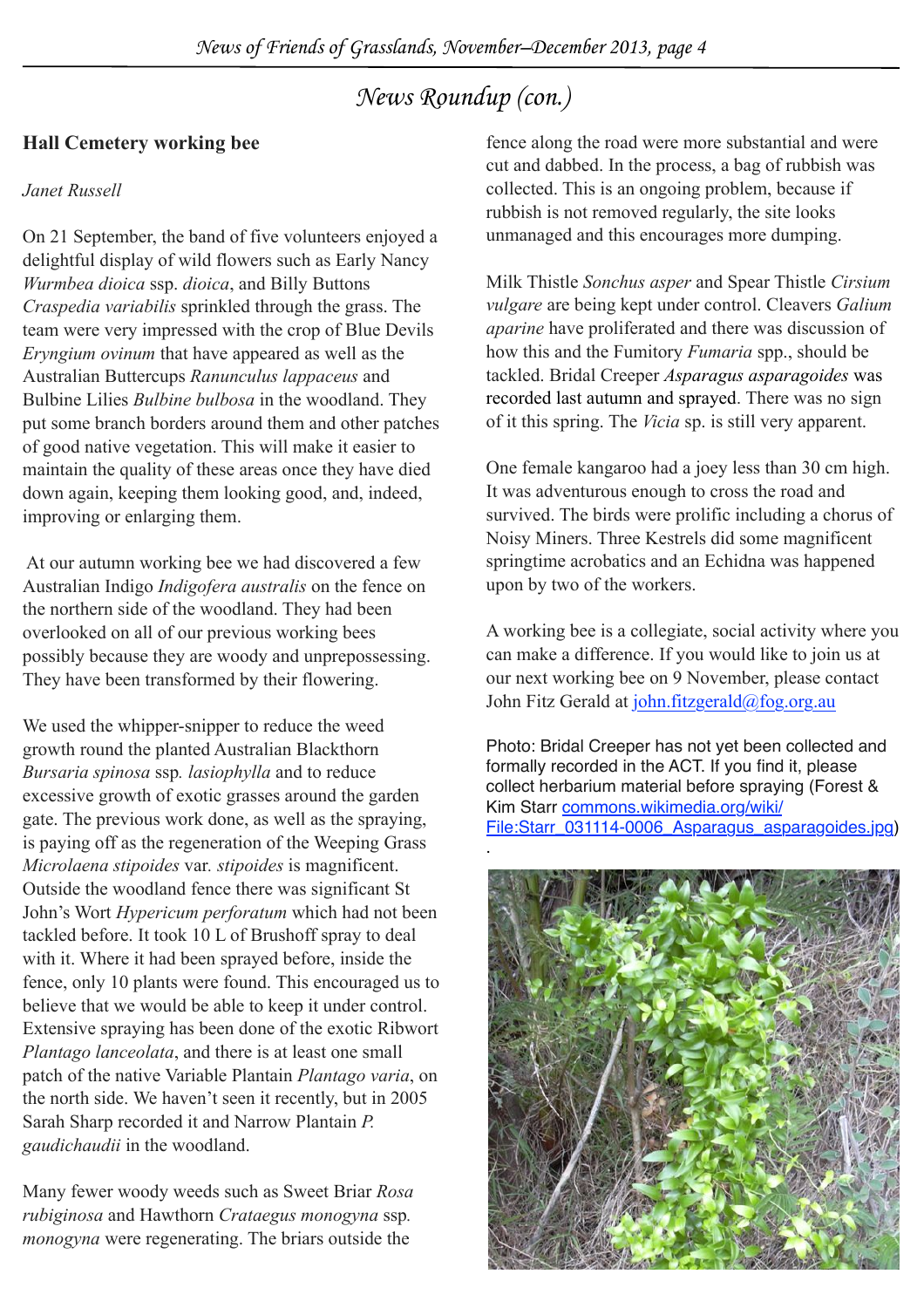*News of Friends of Grasslands, November–December 2013, page 5*

### *News Roundup (con.) FOG Advocacy*

#### **Translocation of Ginninderra Peppercress to Crace and Dunlop Grasslands**

#### *John Fitz Gerald*

In mid–September, nearly 1600 plants of the endangered Ginninderra Peppercress were translocated to two new sites in the ACT, one in Grace Grassland, the other in Dunlop Grassland.

The plants had been grown for the seed bank at the Australian National Botanic Gardens from seed collected from Lawson. Translocation was arranged through Greening Australia Capital Region for the Ginninderra Catchment Group and many volunteers turned out to help.



Photo: A population of empty pots mysteriously 'floats' above translocated Ginninderra Peppercress plants at the Dunlop Grassland (John Fitz Gerald).

#### *Naarilla Hirsch*

It remains very quiet on the advocacy front. There has been one wind farm proposal in the Yass area, but this proposal had good avoidance and mitigation strategies for the Yass Daisy population and Box Gum Woodland areas near and in the proposal site. This is pleasing to see, and we did not feel it necessary to write a submission.

#### **Weeds, damn weeds and more weeds**

#### *Sarah Sharp*

Earlier this year FOG took part in a national survey to find out who is tackling invasive species problems in Australia and the obstacles they face. The survey was run by the Invasive Species Council and funded by the Ian Potter Foundation.

Just over 800 groups responded, representing a broad cross-section of organisations. The findings show that weeds and invasive animals were ranked just above habitat loss as the highest threats to Australia's native plants and animals. A lack of funding and of public awareness of how invasive species are harming our native plants and animals are proving the greatest obstacles to tackling invasive species. More than half of respondents blamed a lack of strong laws and policies for hampering their organisation's ability to combat invasive species.

The survey also revealed the huge levels of both volunteer and paid hours spent tackling invasive species in Australia. This information shows both the high cost of tackling invasive species and the interest in the community in contributing to control efforts.

The results will be used to create an Australian database of groups working on these issues, and to help share information on current invasive species threats and the opportunities for improving laws and policies. The survey was also a way to build closer links with those working to protect Australia's native plants, animals and ecosystems from invasive species.

More information is at [us5.campaign-archive1.com/?](http://us5.campaign-archive1.com/?u=5a02d0c5ba045796a288f0506&id=12055f85df&e=5ecddca619.) [u=5a02d0c5ba045796a288f0506&id=12055f85df&e=5](http://us5.campaign-archive1.com/?u=5a02d0c5ba045796a288f0506&id=12055f85df&e=5ecddca619.) [ecddca619.](http://us5.campaign-archive1.com/?u=5a02d0c5ba045796a288f0506&id=12055f85df&e=5ecddca619.)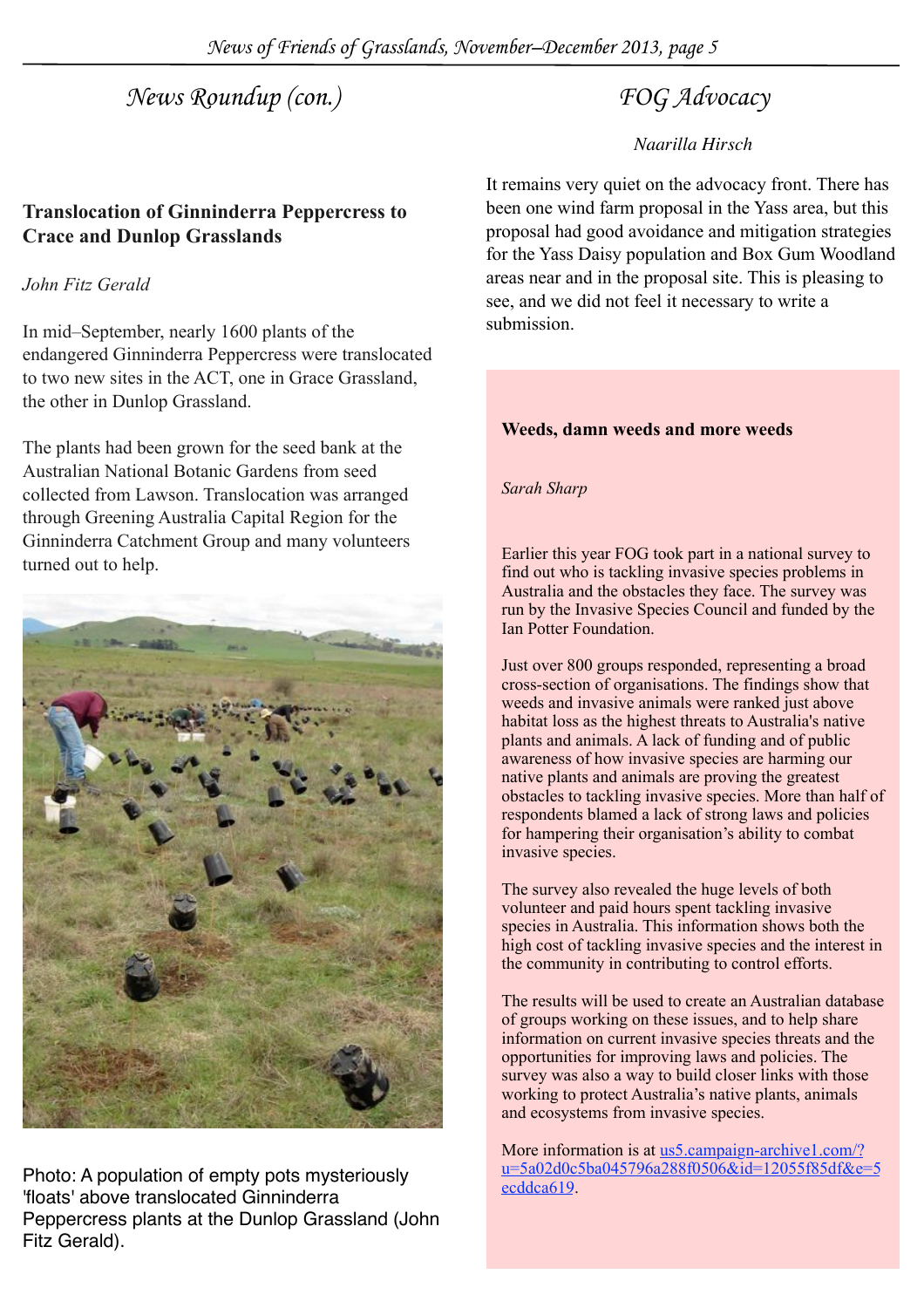## *FOG/UC Golden Sun Moth Monitoring Project 2008-2009*

### *Anett Richter*

Spring has sprung around Canberra and the warm, cloudless, light breezy summer days are quickly approaching. With the prospect of warmer weather, and after a dry winter, the Golden Sun Moth is likely to emerge from the soil earlier than normal.

A few years back, FOG, along with Anett Richter and Will Osborne from the University of Canberra, were funded by WWF Australia to trial a citizen science project to foster awareness of the Golden Sun Moth, an endangered grassland species, and to conduct a field study to monitor and collect information about the moth's biology and ecology in the ACT.

The project was a great success, with 37 volunteers participating in the training workshops and carrying out counts of moths and searches for pupal cases. The data collected by FOG volunteers and others were analysed by Anett and Will and the results published as two papers in the international *Journal of Insect Conservation*.

The first paper was *More than an empty case: a non invasive technique for monitoring the Australian critically endangered golden sun moth,* Synemon plana *(Lepidoptera: Castniidae)* with Dana Weinhold (volunteer), Geoff Robertson (FOG), Matthew Young (UC), Ted Edwards (CSIRO Ecosytem Sciences) and Sarah Hnatiuk (FOG) as co-authors. It presented the analysis of the 650 pupal cases collected from grasslands in and around Canberra by many FOG members. The main finding was that the cases were recorded not only in native grasslands but also in grasslands comprised entirely of the exotic Chilean Needlegrass *Nassella neesiana*. The analysis also showed that cases of S. plana were durable, with most persisting in the field for greater than three weeks after first sighting, and indicated a male-biased sex ratio.

The second paper, published in September 2013, was *Moths in fragments: Insights into the biology and ecology of the Australian endangered golden sun moth*  Synemon plana *(Lepidoptera: Castniidae) in natural temperate and exotic grassland remnants*. It was

written by Anett and Will along with co-authors Sarah Hnatiuk and Alison Rowell (both FOG members). It describes the abundance, population structure and reproductive biology of adult moths and larvae. [An interesting incidental finding was that 12 larvae found before the adult flight period in October were on average 32 mm below the soil surface, most at the uppermost end of a silk-lined burrow. Ed.]

A third paper, on the feeding study that Anett Richter conducted, and a children's booklet on the Golden Sun Moth story, are underway and will be promoted through the FOG Newsletter.

Anett Richter and Will Osborne wish to thank FOG: we recognise the importance of your contribution to this citizen science project which has provided a much better understanding of this precious moth of our native grasslands (and exotic grasslands unfortunately). Many thanks for your laborious hours in the field and at workshops.

If you wish to receive a pdf copy of the papers, please contact [anett.richter@canberra.edu.au](mailto:anett.richter@canberra.edu.au).

#### *New editor for FOG newsletter*

*FOG is looking for a new editor for the*  News of Friends of Grasslands*, from January 2014.*

*If you think that you might like to learn a little of what is involved, please contact either Sarah Sharp [sarah.sharp@fog.org.au](mailto:sarah.sharp@fog.org.au) or Isobel Crawford [isobel.crawford@fog.org.au](mailto:isobel.crawford@fog.org.au).* 

*We would be delighted to talk to you.*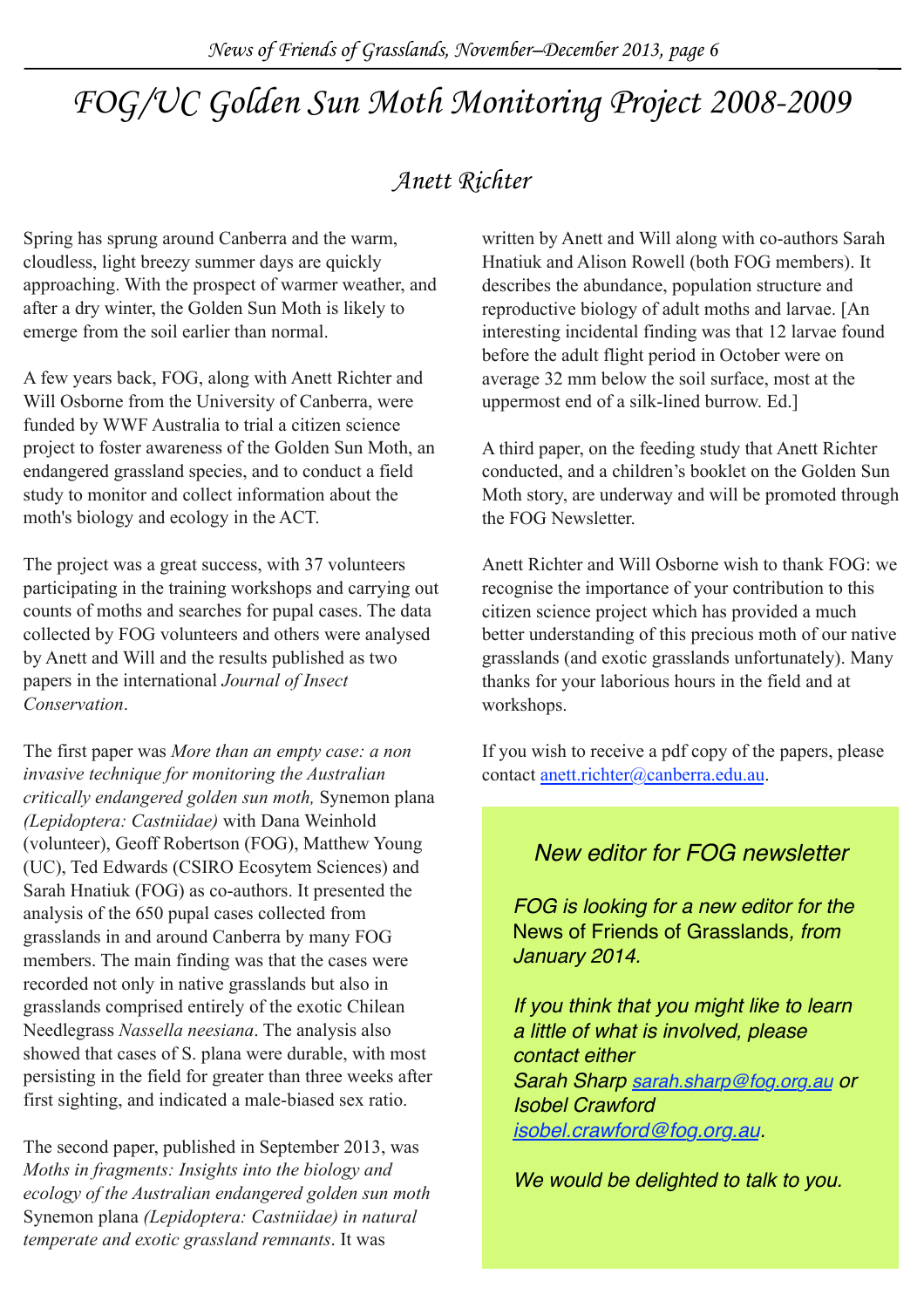### *A Competition Experiment on Native Forbs*

### *David Johnson*

Much of the diversity of forbs once found in the gaps between the tussocks in native grasslands has been lost following agricultural use of the land: the conversion to crops or improved pasture, grazing, nutrient enrichment, weed invasion, and altered disturbance regimes. Native forb seeds are typically short lived, so the reintrodution of such species usually requires the use of imported seed or seedlings. This is challenging, as forb species are sensitive to soils with increased nutrient levels, and to competition from the existing vegetation. Native grasses can become over-dominant if there is insufficient disturbance from fire, grazing or slashing. Such grasslands provide poor forb habitat. Intense competition from the grasses makes it difficult for many forb species to survive. When restoring forb diversity to these grasslands, it is advantageous to choose forb species which can tolerate greater competition.

My experiment aimed to facilitate the selection of those species which would best tolerate competition. I tested the hypothesis that plants with the same growth form will respond similarly to increasing competition from a native grass species, in terms of growth and survival. I tested nine forb species, representing three different growth forms or traits (photos p. 8):

- roots fleshy or tuberous;

 - initial leaves in a rosette and subsequent ones on stem<sup>c</sup> and

- no rosette, leaves only on stems.

Plants of each species were grown in pots in a greenhouse under four levels of competition from a native grass, ranging from zero to high. Seeds were germinated and grown under the same moisture and nutrient conditions for four months. Survival data and the final above and below ground biomass of forb and grass plants were recorded.

Individual plant growth for all species reduced dramatically with increasing competition, as you would expect, but not by a consistent amount within trait groups. However, the survival rate for species with fleshy or tuberous roots was consistently higher than for species with the other two traits.

Therefore the hypothesis was not proven in regard to growth rate, but it appears to be at least partially true in regard to survival. My results suggest that plants with fleshy or tuberous roots are more likely to survive high levels of competition than those with the other two traits. However, these results need further testing in field trials, using a broader range of species, and for a longer time, before we can confidently say whether the high survival rate observed was due to the type of roots. or to other traits of each species tested.

It is interesting to note that the forbs with fleshy or tuberous roots had a higher proportion of overall plant tissue stored within their root system compared with those in the other groups. For most species, this proportion was greater in plants growing under higher competition. All the species in the other two groups have fibrous roots except for Blue Devil which has a tap root. The grass plants they were competing with also have fibrous roots, but the proportion of plant tissue stored within the grass roots was similar to that in the fleshy and tuberous rooted forbs.

These observations raise questions about growth and survival trade-offs, and the interaction between above and below ground competition, and they emphasise the value of understanding a plant's traits and how these relate to their preferred niche within the grassland. Further research will improve our ability to determine the particular micro-scale conditions that different forb species need for successful restoration.

This experiment was conducted in 2012 as part of my masters research, supervised by Dr Phil Gibbons. It was funded by the ACT Government under an offset obligation imposed to compensate for the clearing of a small area of protected Box–Gum Grassy Woodland at the Clarrie Hermes Drive extension..

[Editor's note: The 'fleshy or tuberous roots' of orchids, lilies and Yam Daisy, inter al., are more or less horizontal underground stems (rhizomes) or the enlarged tip of a rhizome (tubers) capable of storing food. They impart a great advantage in surviviing temperature extremes, water stress and to some extent grazing and trampling. They would also seem to explain why Docks, Plantains, Bindweeds and Geraniums remain relatively common and widespread in our depleted grasslands.]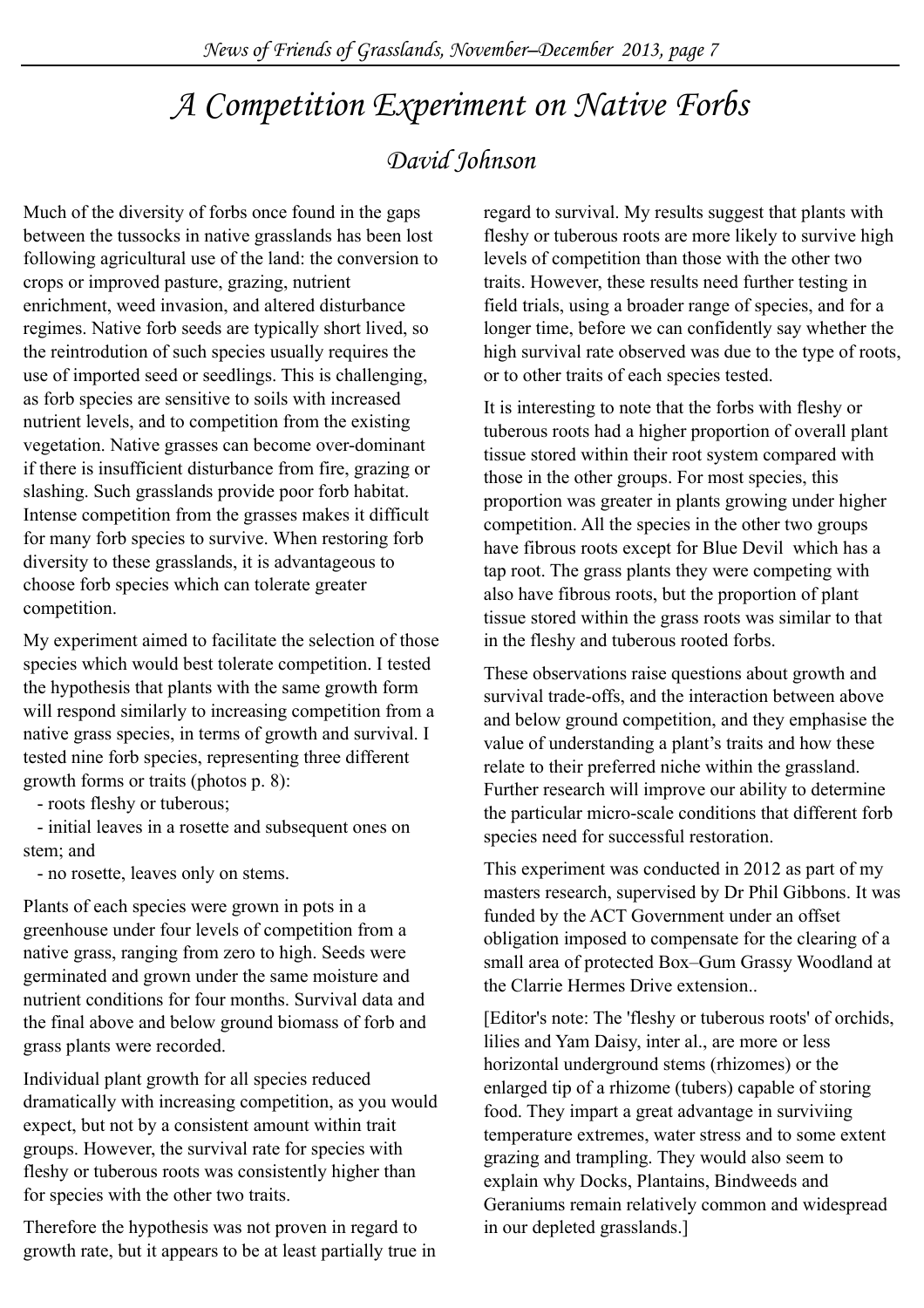### *A Competition Experiment on Native Forbs (con.)*







Photos (David Johnson)

Trait 1: forb species with 'fleshy or tuberous roots' i.e. underground stems. From left to right: Bulbine Lily *Bulbine bulbosa*, Yam Daisy *Microseris* sp. and Nodding Chocolate Lily *Arthropodium fimbriatum* (top)

Trait 2: forb species with initial leaves in a rosette and subsequent ones on the stem. From left to right: Blue Devil *Eryngium ovinum*, Common Everlasting *Chrysocephalum apiculatum* and Scaly Buttons *Leptorhynchos squamatus* ssp, *squamatus* (centre).

Trait 3: forb species without rosette, leaves only on stem. From left to right: Button Everlasting *Chrysocephalum apiculatum*, Fuzzweed *Vittadinia cuneata* var*. cuneata* and Tall Bluebell *Wahlenbergia stricta* ssp*. stricta* (bottom).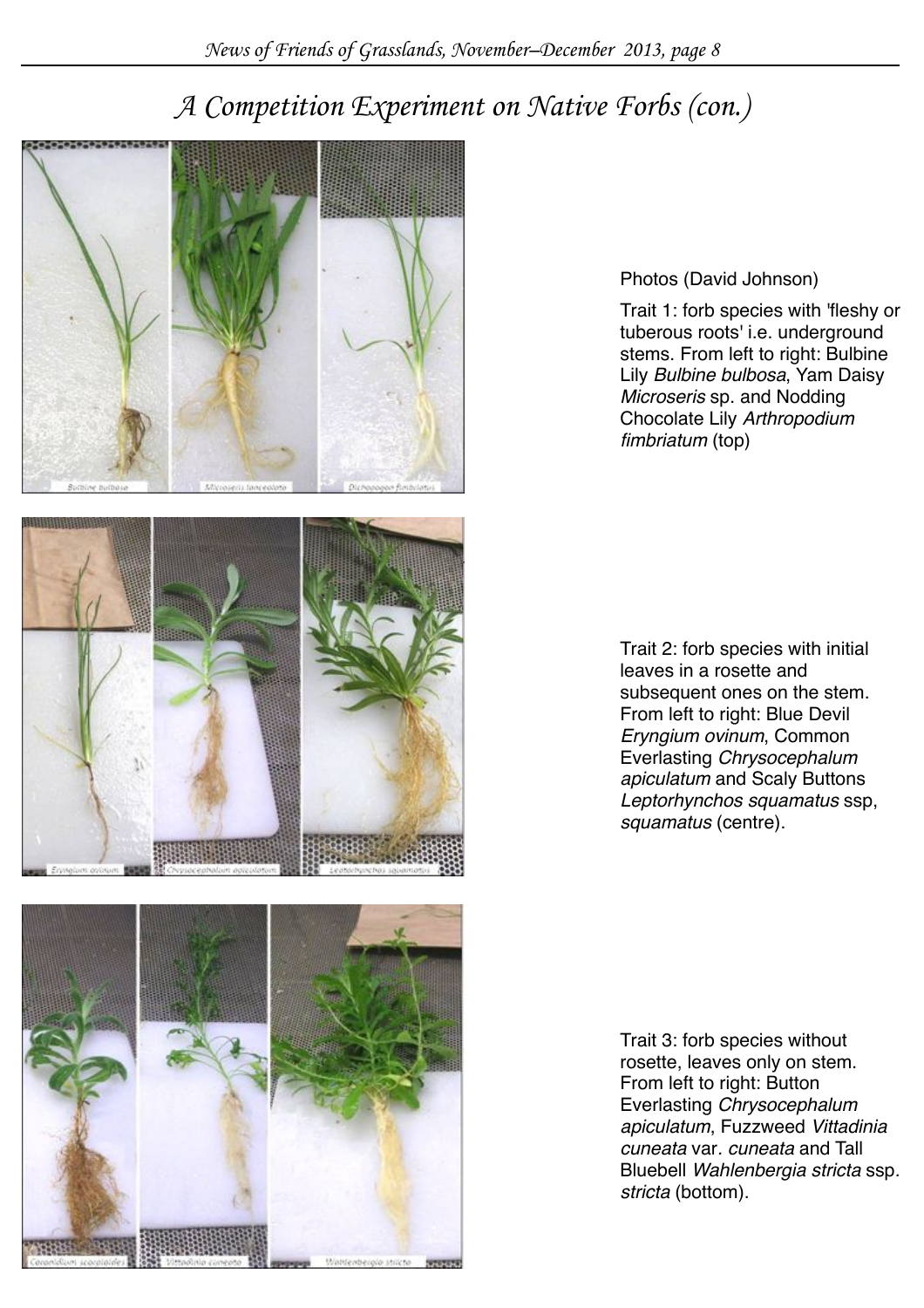## *A Weedy Grassland Management Experiment Along Ginninderra Creek, ACT*

### *Ken Hodgkinson*

The pastoral industry has made the weedy grasslands of Canberra. Exclusion of aboriginal burning, overgrazing by sheep, fertiliser application, sowing of exotic pasture species and the spread of weeds and of human settlement are some of the reasons for their demise. Only a few isolated and floristically poorer patches of the original Natural Temperate Grasslands (NTG) remain.

There is scientific knowledge that suggests weedy grasslands can be shifted back to native plant dominance, but evaluating the management techniques to do this may be locally, but not generally, successful because remnant patches will differ in their potential for change. The North Belconnen Landcare Group (NBLCG) within the Ginninderra Catchment Group (GCG) set out in 2007 out to evaluate some 'best-bet' management options, involving fire and mowing regimes, for increasing the number of native plant species at the expense of weeds (non-native species).

Two NTG remnants near Croke Place in Evatt were selected. At each remnant and adjoining weedy grassland (about a third of each plot) five management techniques or treatments were tested: a control (i.e. no treatment), close (< 5 cm) mowing in early November, high (10-15 cm) mowing in early November, spring burning and autumn burning. The five treatments were randomly allocated at each remnant. The plots are 30 m x 6 m. The autumn burn plots were burnt in April 2008 and May 2011. The annual mowing and biennial/ triennial (depending on weather and fuel conditions) spring and autumn burning are conducted by ACT Parks and Conservation. This cooperation is highly appreciated by the NBLCG and GCG.

Images of the plots are taken each spring, and in spring 2011 the plant species in each of the 10 plots were recorded (with inspection of plots most Saturdays from October to December).

Across all the plots 56 plant species were recorded: 27 forb, 24 grass, 2 lily, 2 rush and 1 shrub species. Over half (32) were weeds. Native species were recorded in all treatments but 7 of the 24 species were found only

in the autumn burn treatment: *Bulbine bulbosa* (photo p. 1)*, Chrysocephalum apiculatum, Dichelachne crinita, Eryngium ovinum, Oxalis perennans, Rytidosperma caespitosum* and *R. tenuius*. There has been no obvious movement of native species into the weedy portion of each plot. Another survey is currently underway and the treatments will continue until at least 2015.

The mechanisms for the germination and establishment of each of the 7 native species recorded only in the autumn burn plots, are not known. I think the creation of gaps in the grassland, warmer soil temperature in winter, and the timing of post-fire rainfall as well as smoke and heat breaking the dormancy of seed, could be explanations but I really do not know. I would expect the mechanisms to be particular to the local population of each species.

The results of this evaluation of the responses to different management techniques are encouraging and the GCG is currently discussing how else to evaluate the autumn burning of remnant native patches and weedy grassland along the creek corridor. This is a complex initiative but some key promotional ideas would be to "fight fire with fire" and "restore native plant diversity".

The GCG would be keen to hear from anyone interested in pursuing a post-graduate research program in ecology, plant science or sociology and who could build on this initiative. Volunteers may be needed to record the changes in species composition at remnant patches. FOG members may like to get involved.

Contact Karrisa Preuss, GCG Coordinator, at [landcare@ginninderralandcare.org.au](mailto:landcare@ginninderralandcare.org.au) or Ken Hodgkinson at [hodgkinson12@bigpond.com](mailto:hodgkinson12@bigpond.com) for further information, to become involved or to inspect the plots. The 2005 report on scientific knowledge for managing Canberra's grasslands is at [www.environment.act.gov.au/cpr/](http://www.environment.act.gov.au/cpr/conservation_and_ecological_communities/report_on_urban_grasslands) [conservation\\_and\\_ecological\\_communities/](http://www.environment.act.gov.au/cpr/conservation_and_ecological_communities/report_on_urban_grasslands) report on urban grasslands.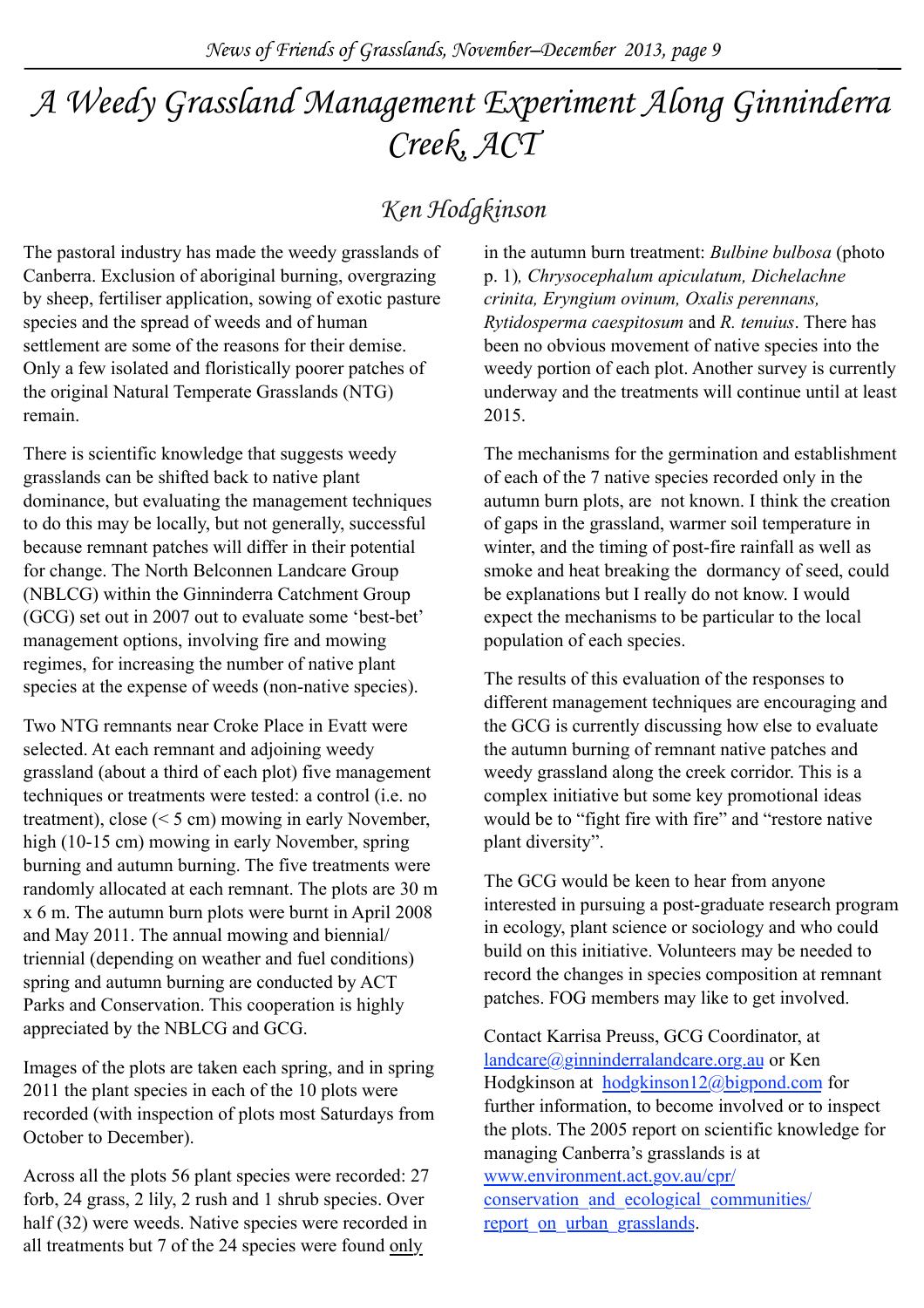### *FOG AGM 2013 Reports, March 2013*

#### **Advocacy**

#### *Naarilla Hirsch*

The advocacy group started 2012 with a discussion of priorities and processes for handling submissions, as the workload had stretched our resources in 2011. We did spread the workload, and established guidelines for selecting which development proposals to respond to. Some of the priorities have been completed (commenting on the draft ACT Nature Conservation Act) while others will be carried over to 2013 (evaluating the Government's *Gungahlin Strategic Offsets Package* and considering another grassland forum).

The group has continued to keep an eye out for development proposals that might impact on grassy ecosystems. In 2013 we responded to 33 invitations to comment. Some were development proposals impacting on higher quality grassy ecosystems, mostly within the ACT, but also some in nearby NSW. Others were comments on legislation, policies and strategies being reviewed, both at Commonwealth and at State/Territory level. We also commented on amendments to the National Capital Plan, reserve management plans, a national heritage assessment ,and a Senate Inquiry into the effectiveness of threatened species and ecological communities protection in Australia. FOG submissions are at [www.fog.org.au/advocacy.htm#submissions.](http://www.fog.org.au/advocacy.htm#submissions)

It remains difficult to determine the success of these submissions. Most development applications end up being approved, but some considered under the *Environment Protection and Biodiversity Conservation Act 1999* did have conditions imposed. Over time there has been a welcome change in development applications with many now proposing construction mitigation actions and offset plans if they are impacting on high quality grassy ecosystems. As it is now some time since the first offset conditions were imposed, a priority for the coming year will be to have these offsets reviewed in terms of meeting environmental objectives of no nett loss.

Other representations were made to ACT politicians about the recommendations of the ACT Commissioner for Sustainability and the Environment (CSE) on Canberra Nature Park and about offsetting in the ACT, to the CSE about his State of the Environment Report, and to the National Capital Authority about Yarramundi Reach, Stirling Ridge and Attunga Point.

While invited submissions were the most visible part of our work, the group continued to develop close links to other groups such as Gungahlin and Molonglo Bush on the Boundary teams, the Conservation Council's Biodiversity Working Group (BWG), K2C, Parkcare Coordinators and the Canberra Ornithologists Group. We worked closely with the Conservation Council on the Gungahlin offset strategy, and made use of the new mapping system at the Conservation Council.

We attended many presentations and community consultations to gather information about development proposals, legislative reviews, reserve management plans and so on, and met regularly with Canberra Airport Group, and representatives from the Murrumbidgee to Googong Pipeline and Majura Parkway.

The group will review its 2012 priorities in March, to develop priorities for 2013, and ensure close working with both the BWG and the Conservation Council. Anticipated priorities include strategic planning for Gungahlin, progress on the CSE's recommendations for Natural Temperate Grassland and for Canberra Nature Park, and satisfaction with adherence to EPBC offset conditions. FOG members wishing to present ideas to the advocacy group are welcome to email [advocacy@fog.org.au.](mailto:advocacy@fog.org.au)

My thanks to group members for your work over the past year: John Fitz Gerald, Sarah Sharp, Tony Lawson, Jamie Pittock, Barbara Payne and Evelyn Chia. Also to Richard Bomford who puts our submissions on the website so promptly. Without your help, advocacy couldn't achieve what it does.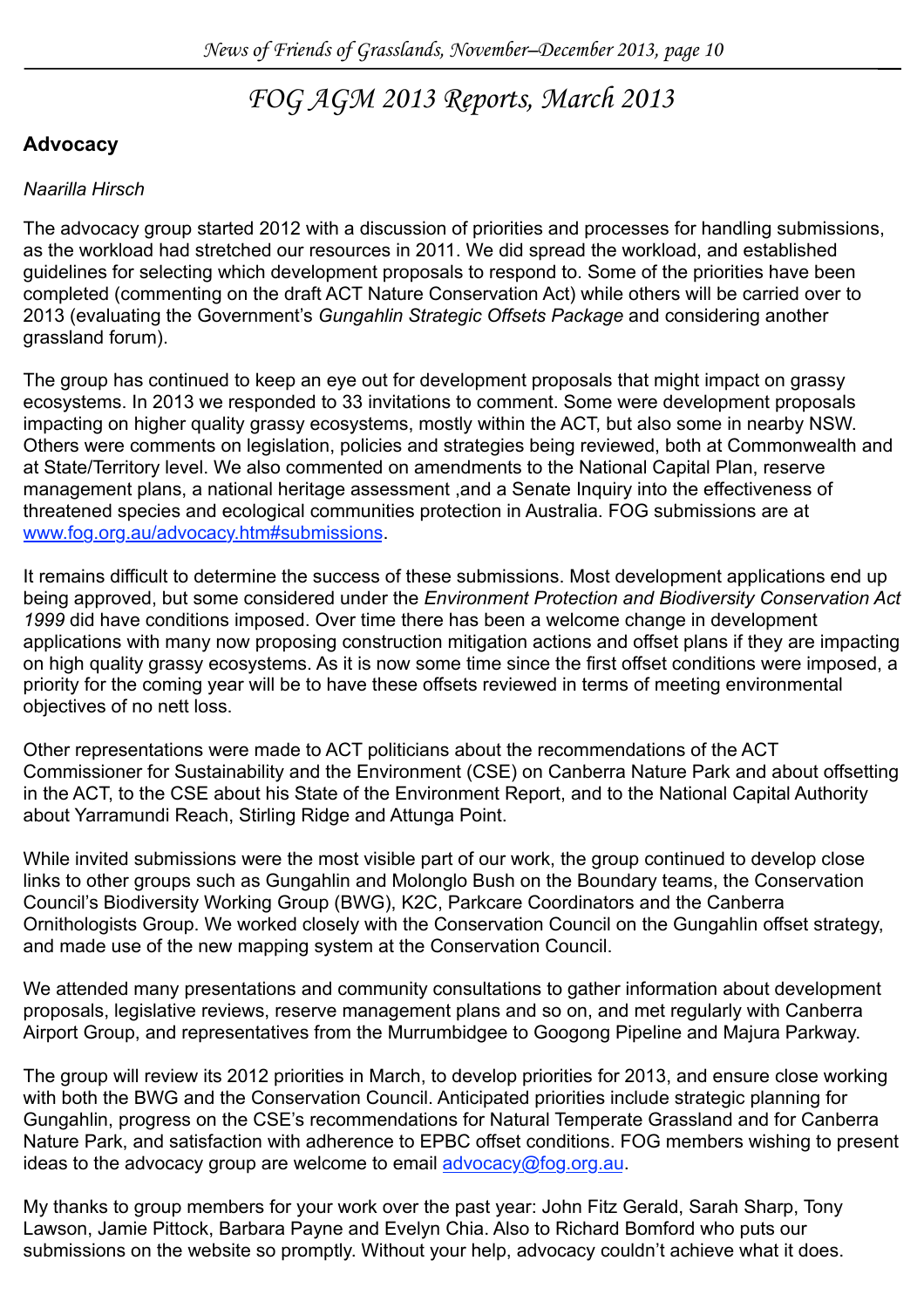### *Michael Bedingfield Christmas Beetle,* Anoplognathus *species, an Australian Christmas Treat*

When I was a boy growing up in the small country town of Bombala in the 1950s, we didn't have the luxury of flyscreens on our windows. So on hot summer nights, often around Christmas, very large, golden-brown beetles would fly in through the open kitchen window. They would make a loud hum as they zoomed around the room, bumping into things, and trying unsuccessfully to get near the overhead light. Eventually they would crash, and end up on the kitchen table or lino floor, upside down and unable to right themselves on the smooth surface. If an outstretched finger reached to touch them, they would cling to it with very strong legs, but be totally harmless. Since the brightly coloured insects arrived at such a special time for children, and had the name of Christmas Beetles, they were a magical creature indeed.

These insects are of the genus *Anoplognathus* (family *Scarabaeidae*), which has about 35 species, all but one endemic to Australia. Tropical Queensland species can be dark green, violet and opal/mauve. But the local ones are glossy golden-brown or burnished gold, the colour changing with reflected light, and you can see patches of bright iridescent green. Underneath, they are shiny black or dark iridescent green, with a covering of short hairs. They normally grow to 2–3 cm long, and have small, clubbed antennae just in front of their eyes. They have spikes or bristles on their legs, and strong grasping hooks instead of feet. The larvae are 'C' shaped, and are called curl grubs or scarab grubs.



Their natural habitat is grassy woodland and forest, but they also occur in native and non-native pastures and suburban gardens. Most species are found in the higher rainfall areas of southern and eastern Australia. Their life cycle begins when adult beetles lay eggs in the soil. The adults die soon after. The eggs hatch later and the larvae spend a year or two underground, eating organic matter, especially grass roots. When mature, they pupate and later emerge as adult beetles in summer, and then feed predominantly on eucalypt leaves, but they also eat other tree leaves. They congregate in large numbers to mate. When doing so, they will often choose a particular tree and eat a large proportion of the leaves on the tree. With their voracious appetites they can cause serious defoliation. This can lead to partial dieback of the tree, and maybe even death if the treatment is repeated. This can be a significant problem on farmland, where there are fewer trees. The insects are strong flyers, and can travel several kilometres, usually in the early evening, and they are attracted to lights.

The sources for this article are [australianmuseum.net.au/Christmas-Beetle/,](http://australianmuseum.net.au/Christmas-Beetle/) [csiro.au/Outcomes/Food-and-](http://www.csiro.au/Outcomes/Food-and-Agriculture/ChristmasBeetles.aspx)[Agriculture/ChristmasBeetles.aspx,](http://www.csiro.au/Outcomes/Food-and-Agriculture/ChristmasBeetles.aspx) [csironewsblog.com/2012/12/13/christmas-beetles-the-season-is-the-reason/](http://csironewsblog.com/2012/12/13/christmas-beetles-the-season-is-the-reason/) (by FOG committee member Kim Pullen), and [en.wikipedia.org/wiki/Christmas\\_beetle.](http://en.wikipedia.org/wiki/Christmas_beetle) Several reported anecdotal evidence of a decline in the number of these insects around Sydney, due to the clearing of woodland.

The beetles I observed last summer were browsing heavily on several Blakely's Red Gum *Eucalyptus blakelyi* near Tharwa, on different trees at different times. My drawing is larger than life size, showing detail not always obvious in photographs. Christmas Beetles are a favourite with many people, and let's hope they continue to thrive.